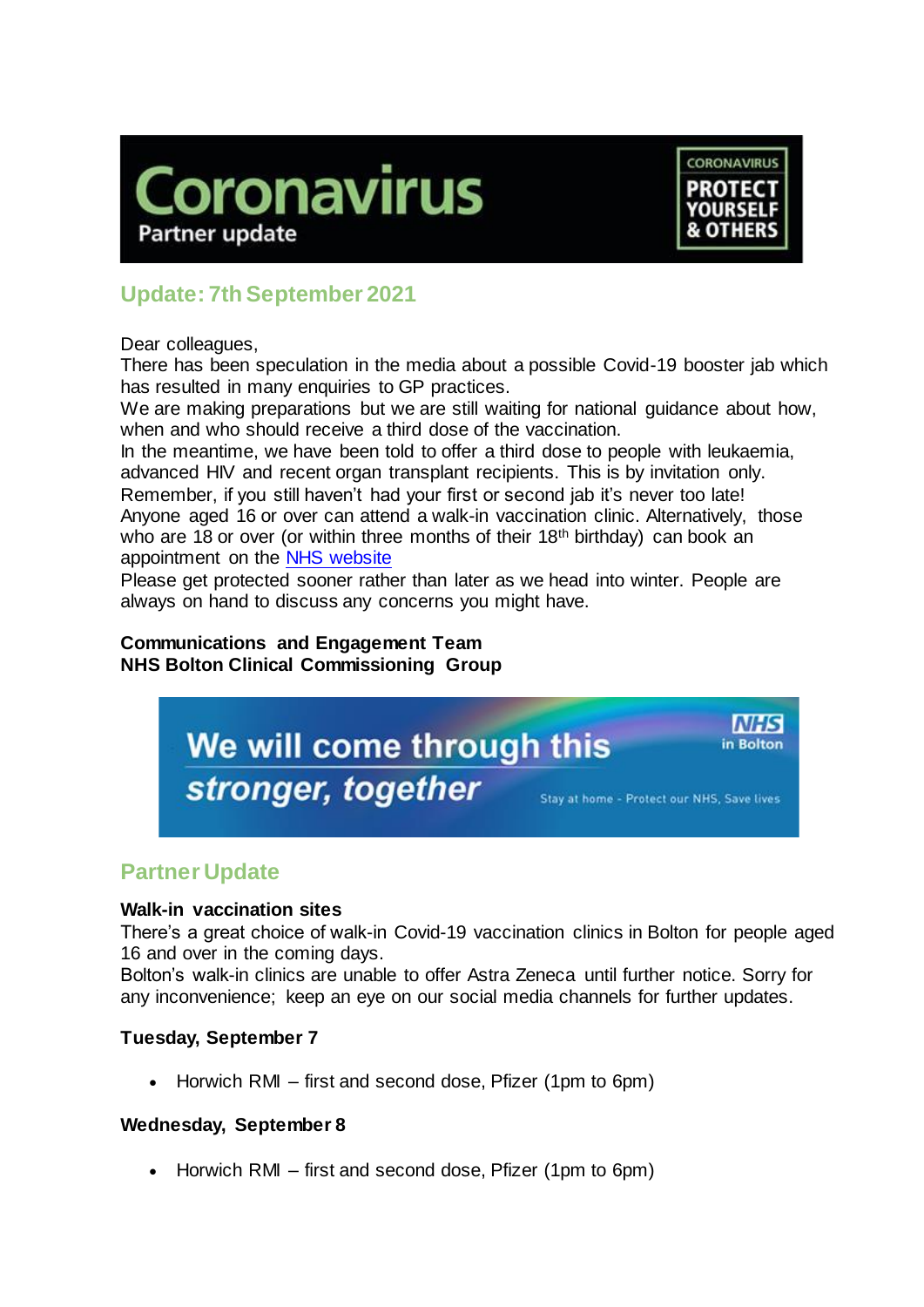- Market Place Shopping Centre first and second dose Pfizer (8.30am to 5.30pm)
- Breightmet Health Centre first and second dose Pfizer (12pm to 7.30pm)

### **Thursday, September 9**

- Horwich RMI first and second dose Pfizer (1pm to 7pm)
- Breightmet Health Centre first and second dose Pfizer (12pm to 7.30pm)
- Hootons Pharmacy at Bolton Wanderers FC first and second dose Pfizer (age 16+), second dose Moderna (age 18+) (8am to 7.15pm)

### **Friday, September 10**

- Market Place Shopping Centre first and second dose Pfizer (8.30am to 5.30pm)
- Breightmet Health Centre first and second dose Pfizer (12pm to 7.30pm)
- Hootons Pharmacy at Bolton Wanderers FC first and second dose Pfizer (age 16+), second dose Moderna (age 18+) (8am to 7.45pm)

### **Saturday, September 11**

- Horwich RMI first and second dose, Pfizer (9am to 2pm)
- Market Place Shopping Centre first and second dose Pfizer (8.30am to 5.30pm)
- Breightmet Health Centre first and second dose, Pfizer (9am to 4.30pm)
- **Women only,** Antenatal Clinic, the Maternity Unit, Royal Bolton Hospital first and second dose Pfizer (9am to 5pm)
- Hootons Pharmacy at Bolton Wanderers FC first and second dose Pfizer (age 16+), second dose Moderna (age 18+) (8am to 7.45pm)
- Middlebrook Retail Park (near Specsavers) vaccination bus first and second dose Pfizer (10am to 4pm)

### **Sunday, September 12**

- Breightmet Health Centre first and second dose, Pfizer (9am to 4.30pm)
- Horwich RMI first and second dose, Pfizer (10am to 3pm)

The following applies to all vaccination sites:

- If you have your NHS number handy it will help to speed up the process, but it isn't essential.
- Face coverings are required at all vaccination sites.
- $\bullet$  AZ for 40+ only.
- First and second doses should be a minimum of 8 weeks apart.

### **Pregnancy vaccination clinic**

Please [share this poster](https://www.boltonccg.nhs.uk/media/7313/pregnancy-clinic_16yrs-messagefin.pdf) about a drop-in Covid-19 vaccination clinic at the Royal Bolton Hospital for pregnant women, those hoping to get pregnant or those who have just had a baby.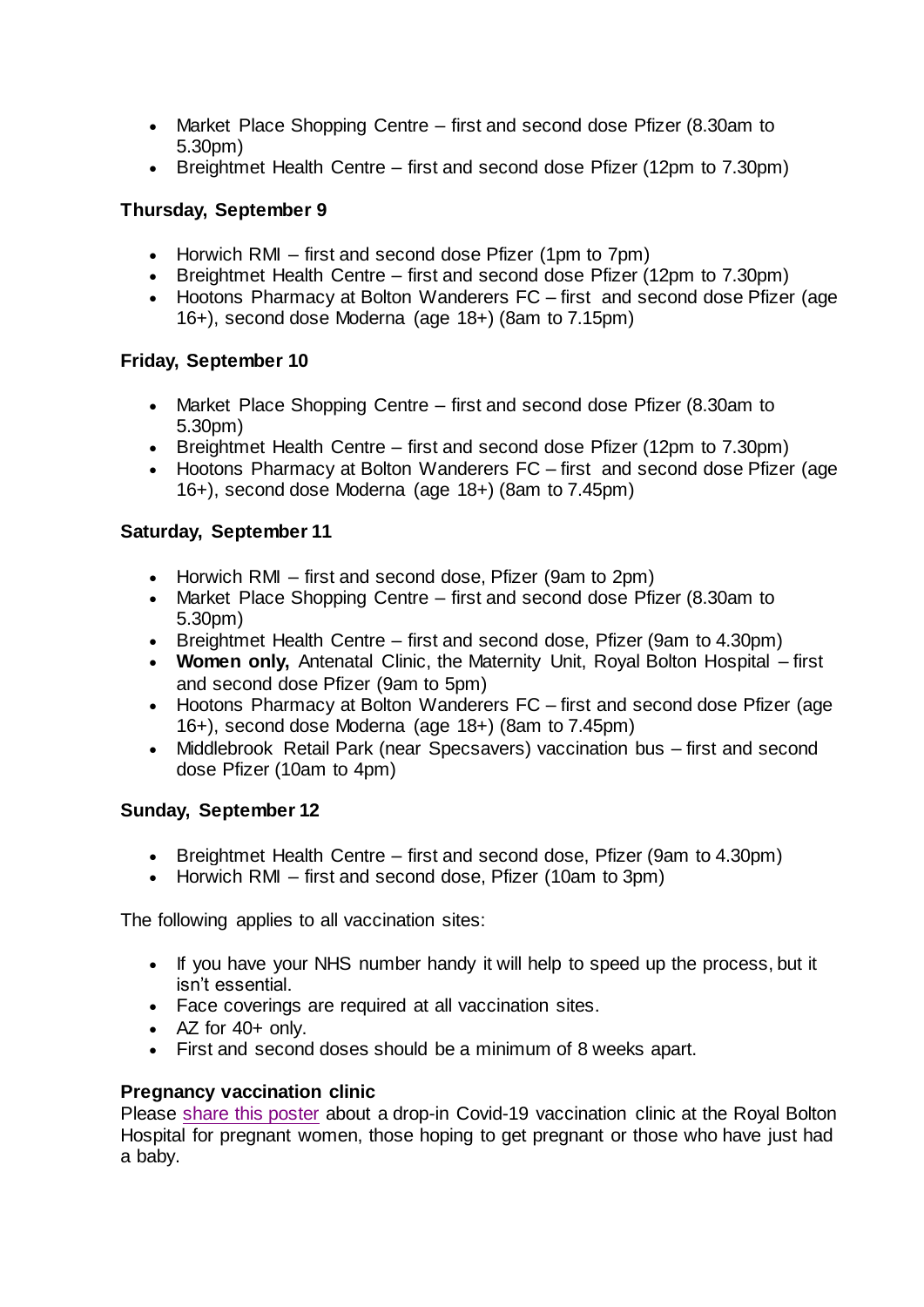It takes place at the antenatal clinic in the maternity unit from 9am-5pm on Saturday, September 11.

Midwives will be able to discuss any concerns about getting the vaccine - no question is off-limits or considered trivial!

Mums concerned about their teenage daughters getting the vaccine are also welcome. There will be an opportunity to get vaccinated on the day but no pressure to do so.

#### **Vaccination vid**

Nihit Tiwari, Students' Union president at University of Bolton, urges young people to aet their Covid-19 jab [in this short video.](https://www.youtube.com/watch?v=IUrYMPFxhhY)



#### **Learning and employment fair**

Looking for a job, to retrain or upskill? Bolton's free Learning and Employment Fair takes place in Victoria Square from 10am-4pm on Wednesday, September 8 and Thursday, September 9. [More information.](https://bit.ly/3zk47wd)

#### **Afghanistan crisis response**

Bolton CVS is working with organisations in Greater Manchester to support people arriving in the region from Afghanistan. Please visit its [dedicated webpage](https://www.boltoncvs.org.uk/civicrm/mailing/url?u=77663&qid=6416394) for ways you can help.

#### **Flu vaccination**

National delays to the delivery of flu vaccines by one supplier may affect some Bolton GP practices. Any disruption is expected to be minimal and the practices affected will contact patients directly if appointments need to be rearranged.

People are kindly asked to wait to hear from their practice in order to keep phone lines free for other health matters.

#### **Eric Wright Trust grants**

Grants of up to £500 are available for community groups with an annual income under £30,000 working in Bolton, They are for activities that:

- Support people to feel connected and more active in their communities
- Encourage participation of local people in community projects
- Support people to have better quality of life
- Enable people of all ages to develop new skills and knowledge
- Promote partnership working between community groups

[Visit the Bolton CVS website for more information and to apply.](https://www.boltoncvs.org.uk/civicrm/mailing/url?u=77597&qid=6411251)